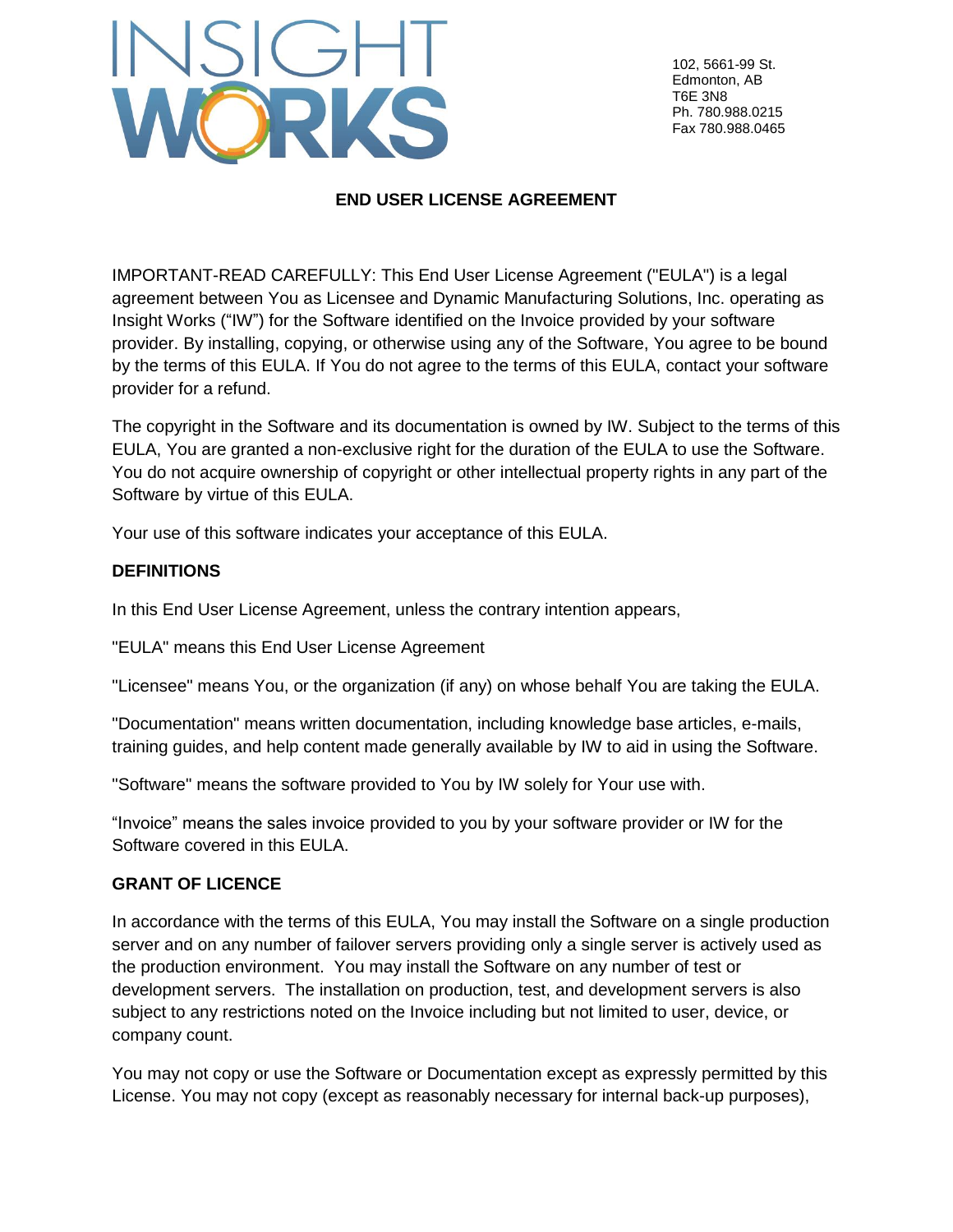

102, 5661-99 St. Edmonton, AB T6E 3N8 Ph. 780.988.0215 Fax 780.988.0465

distribute, transfer, sublicense, rent, lease, lend, sell, or otherwise allow any third party to use the Software. You may not modify, reverse engineer, decompile, disassemble, or otherwise reduce the Software to a human-perceivable form, except to the extent expressly permitted by applicable law, and then only after You have notified IW in writing of Your intended activities.

You acknowledge any right, title or interest in the Software and Documentation, including but not limited to, patent, trademark, design, copyright or any other intellectual property rights, shall remain with IW and/or its Licensor and no right, title or interest in the Software and Documentation is granted or transferred under this License, except for the right granted hereunder. You agree that You do not acquire any rights, express or implied, beyond the limited license described in this agreement.

## **WARRANTY**

IW and its licensors provide, and You agree to accept, the software and documentation "as-is" without warranty of any kind, express, implied, or statutory, including without limitation any warranties of merchantability, fitness for a particular purpose, satisfactory quality, accuracy, title or non-infringement of any patent, trademark, design, copyright or any other intellectual property rights owned by a third party, or that the software is free from defects, and IW and its licensors disclaim all liability for the same.

You agree that IW, its licensors and their respective subsidiaries will not be liable in connection with this license or its subject matter, under any theory of liability, for any indirect, incidental, special, consequential or punitive damages, even if advised of the possibility of such damages or if such damages are foreseeable. Some jurisdictions do not allow the exclusion of damages or limitation of liability, so the above exclusions or limitations, to the extent prohibited by applicable law, may not apply to you. Your specific rights may vary from jurisdiction to jurisdiction.

While IW may choose to make enhancements or corrections to the Software available, IW is not obligated to provide any such corrections or any support, maintenance or updates of the Software or Documentation.

### **ESCROW**

At Your request, IW will provide an escrow service for the Software source code. An additional annual fee may be charged for this service.

### **TERMINATION**

This License is effective until terminated. IW may terminate this License at any time upon Your breach of any provision. If this License is terminated, You will stop using the Software and Documentation and destroy all copies in Your possession, confirming to IW in writing that You have done so.

End User License Agreement 2